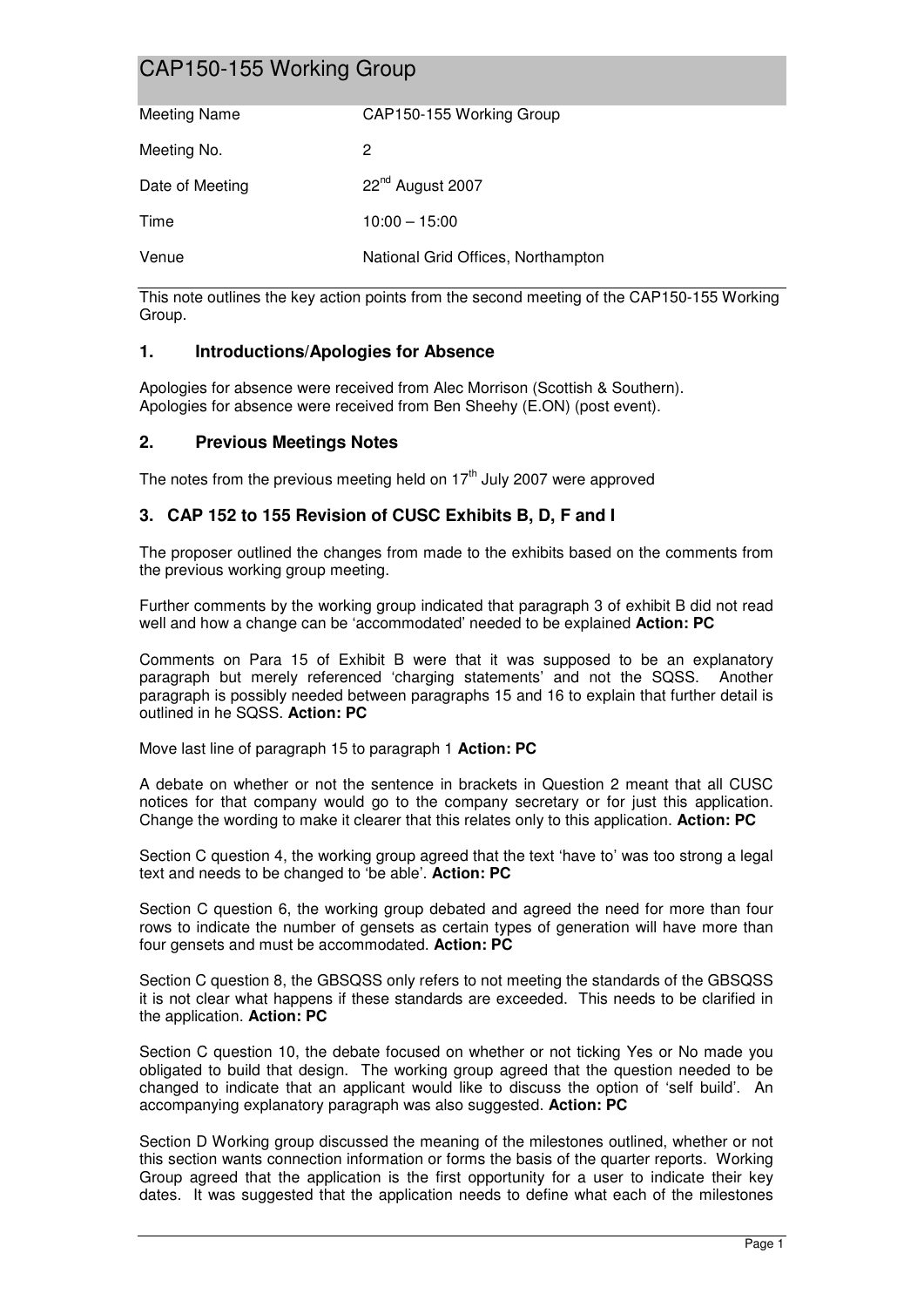## CAP150-155 Working Group

mean and if this section is to form the basis of the quarter reports filling it in needs to be mandatory.

Import and Export dates need to be included as these are the key dates that a project is geared to. **Action: PC**

It was agreed that there needed to a sentence after each milestone to describe what National Grid is looking for when filling out this section. **Action: PC** 

It was also agreed that questions need to be consistent with all three types of agreement throughout the application. Consider wording to make sure questions can apply to all agreements. **Action: PC** 

To use these comments to change other Exhibits. **Action:PC** 

### **4. CAP 150 Capacity Reduction**

The proposer gave a brief outline of the strawman of the CAP 150 process.

Working group agreed that anyone should be able to use capacity if it is available, other users should not be able to prevent another user to connect by any means.

Discussion centred on what data sources National Grid would use in order to approach a user about a discrepancy in their capacity. It was agreed that although the triggers for discussion could be vague the resulting process would rule out any vague data.

Comments on the process were that after the informal discussion stage a formal notification needs to be sent to the user to formally identify that there has been a disagreement with a time scale behind it before the formal process begins.

The discussion then moved to the pricing of capacity reduction, it was agreed that a user should be no better or worse off by going down the capacity reduction route. The fee charged should be the same as a Modification Application fee.

The working group also noted in principle that this process should never have to be used if generators acted in line with the obligations placed on them by the Codes. The capacity reduction will only be used where it is clear that there is a discrepancy and users haven't reduced previously of their own accord.

All agreed that they are comfortable with an enforcement process and that, in the first instance, it should be brought to attention that users already have an obligation to provide correct data through the Grid Code.

Change the 'referred' in last line of proposed action slide to 'determine' **Action: PC**

The line NG will set TEC based on further communication with the user need to be put into the paper **Action: PC** 

To write up a draft version of Capacity Reduction Process with the comments above included **Action: PC**

## **5. CAP 151 Construction Agreement Works Register**

The proposer went through the legal text of the register

General comments of the Working Group were that a completion date column for the reinforcements and the sites would be useful **Action: PC** 

It was noted that the cost of this register to National Grid and the users would need to be researched further. **Action: PC**